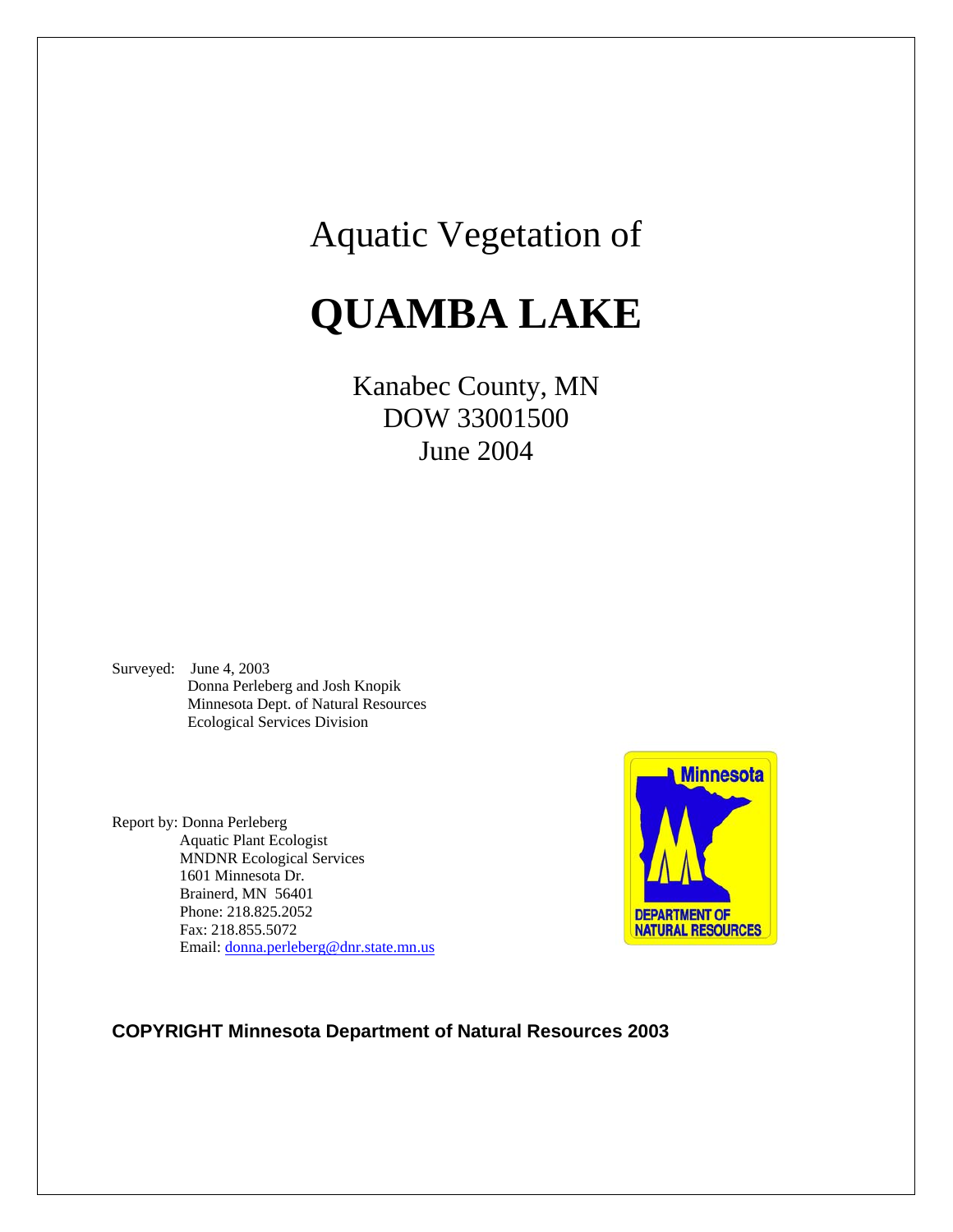#### **Introduction**

Quamba Lake (Mud Lake) is located within the Snake River Watershed in Kanabec County, Minnesota, about five miles northeast of the town of Mora (Figure 1). The lake is approximately 214 acres with a maximum depth of 11 feet. Mud Creek enters the north end of the lake through a wetland and flows out at the eastern end of the lake (Figure 2). About one-fourth of the shoreline is developed with single family homes and a state-owned public access is located on the south shore. Quamba Lake is described as hypereutrophic with a mean summer Secchi Disk reading of two feet (MPCA 2003).

#### **Vegetation Survey Objectives**

The goals of the 2003 vegetation survey of Quamba Lake include:

- 1) Estimate the maximum depth of rooted vegetation
- 2) Estimate the percent of the littoral zone occupied by rooted vegetation
- 3) Record the aquatic plant species that occur in the lake
- 4) Collect quantitative estimates of species abundance
- 5) Develop distribution maps for the common species

Data from the 2003 survey can be used to monitor annual changes in the native and exotic plant species composition.

#### **Methods**

A Point-Intercept vegetation survey of Quamba Lake was conducted on June 4, 2003 following the methodology described by Madsen (1999). Sample points were established within the lake using a 100 meter by 100 meter grid. This resulted in a total of 91 sample points (Figure 3) (*note that "site 11" fell on land and was not sampled*).

A Trimble GeoExplorer 3 GPS unit was used to navigate the boat to each sample point. One side of the boat was designated as the sampling area. At each site, water depth was recorded using a measured stick in water depths less than eight feet and an electronic depth finder in water depths of eight feet or more. The surveyor recorded any plant taxa within a one meter squared sample site at the pre-designated side of the boat. A double-headed, weighted garden rake, attached to a rope was used to survey vegetation not visible from the surface. When possible, taxa were recorded to the species level. Nomenclature followed Crow and Hellquist (2000). Voucher specimens were collected for selected taxa.

Data were entered into an Excel database spreadsheet and frequency of occurrence was calculated for each species as the number of sites in which a species occurred divided by the total number of sample sites. Sampling points were grouped by water depth and separated into two depth zones for analysis: 0 to 5 feet, and 5.5 to 10 feet (*note: although a maximum depth of 11 feet has been recorded in Quamba Lake, 10 feet was the maximum depth sampled during the 2003 survey)*.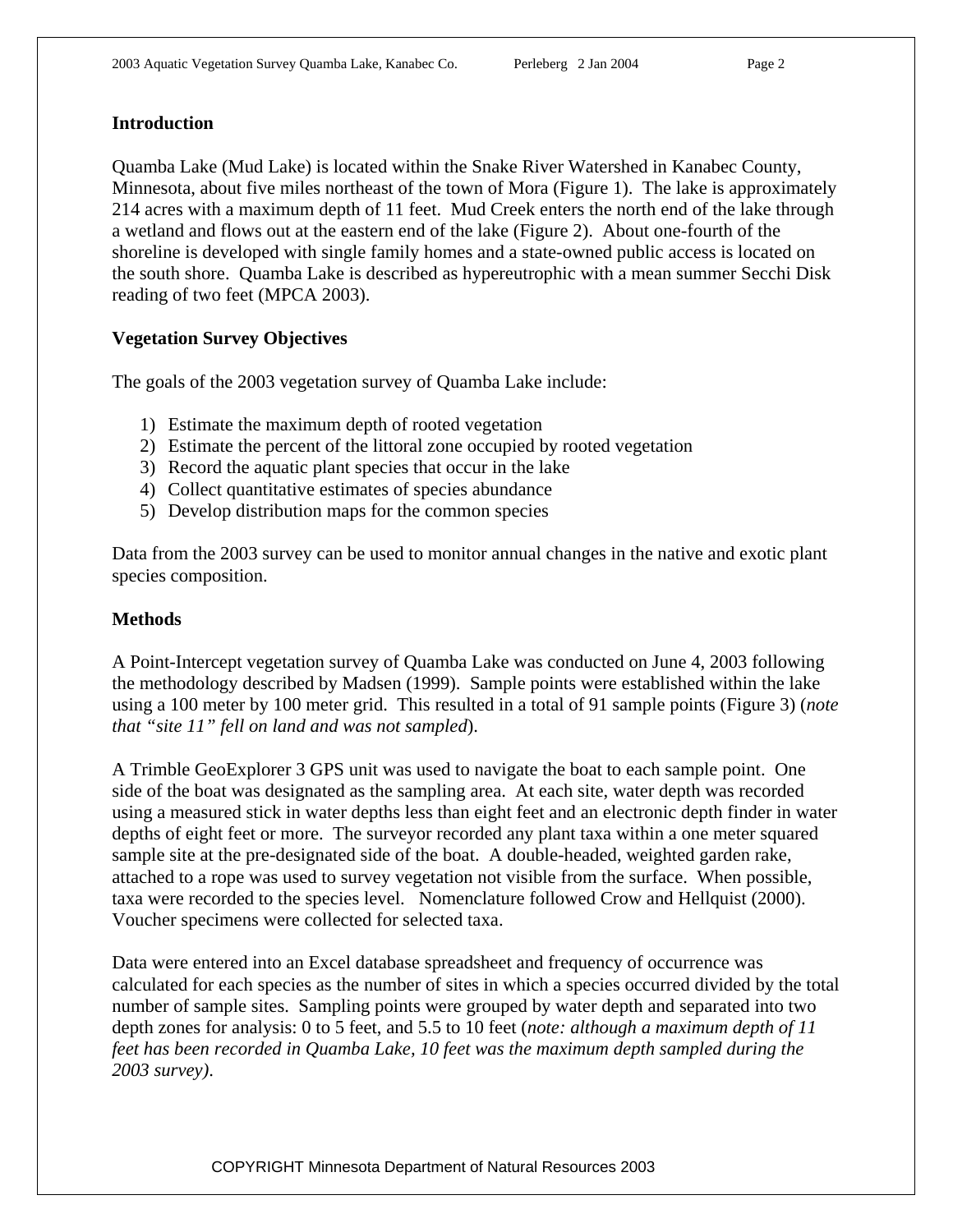#### **Results**

#### Maximum rooting depth and percent of lake with vegetation

A secchi disk reading for Quamba Lake was recorded as five feet on June 4, 2003. Rooted vegetation was found to a maximum depth of 10 feet but vegetation was most often found in water depths of five feet and less. Within the zone from shore to the five foot water depth, vegetation occurred in 77% of the sample sites but in water depths greater than five feet, vegetation only occurred in 15% of the sample sites.

#### Species composition and distribution

A total of 18 native aquatic plant species were recorded in Quamba Lake during the 2003 survey (Table 1). This survey focused on in-lake vegetation and the majority of the plants recorded were submerged species. The non-native species, curly-leaf pondweed (*Potamogeton crispus*), was also documented in the lake.

Curly-leaf pondweed was the most frequently occurring submerged species, occurring in 30 percent of the sample sites (Table 1). It was most abundant in the shore to five foot depth zone where it was found in 58 percent of the sample sites (Figure 4). Within this shallow zone, curlyleaf formed dense mats that reached the water surface and covered approximately 33 acres (Figure 5). Curly-leaf rarely occurred beyond the five foot depth.

Coontail (*Ceratophyllum demersum*) and stonewort (*Nitella* sp.) were also common and occurred at 19 percent and 14 percent of the sample sites, respectively (Table 1). Like curly-leaf pondweed, these species were most common in depths of five feet and less (Figure 4). Curlyleaf pondweed, coontail and stonewort were the only species found in water depths greater then five feet.

Other submerged species located in Quamba Lake included flatstem pondweed (*Potamogeton zosteriformis*), Canada waterweed (*Elodea canadensis*), clasping leaf pondweed (*Potamogeton richardsoni*i), narrow leaf pondweed (*Potamogeton* sp.), sago pondweed (*Stuckenia pectinata*), wild celery (*Vallisneria americana*) and river pondweed (*Potamogeton nodosus*). Two species of duckweed (*Lemna minor* and *Spirodela polyrhiza*) were recorded. White waterlily (*Nymphaea odorata*) and yellow waterlily (*Nuphar variegata*) made up the floating leaf community. Emergent species included bulrush (*Scirpus* sp.), burreed (*Sparganium* sp.), spikerush (*Eleocharis* sp.), cattail (*Typha latifolia*) and wild rice (*Zizania palustris*). Other emergents were present in the adjacent wetlands but were not recorded during this survey.

Species richness, or the number of taxa, was greatest from shore to the five foot depth, where the mean number of taxa recorded per site was two (Figure 6).

#### **Discussion**

Curly-leaf pondweed is an exotic plant with a unique life history which provides a competitive advantage over native plant species. Unlike native aquatic plants which begin growth in late spring and reach maximum growth in mid-summer, curly-leaf pondweed starts new growth in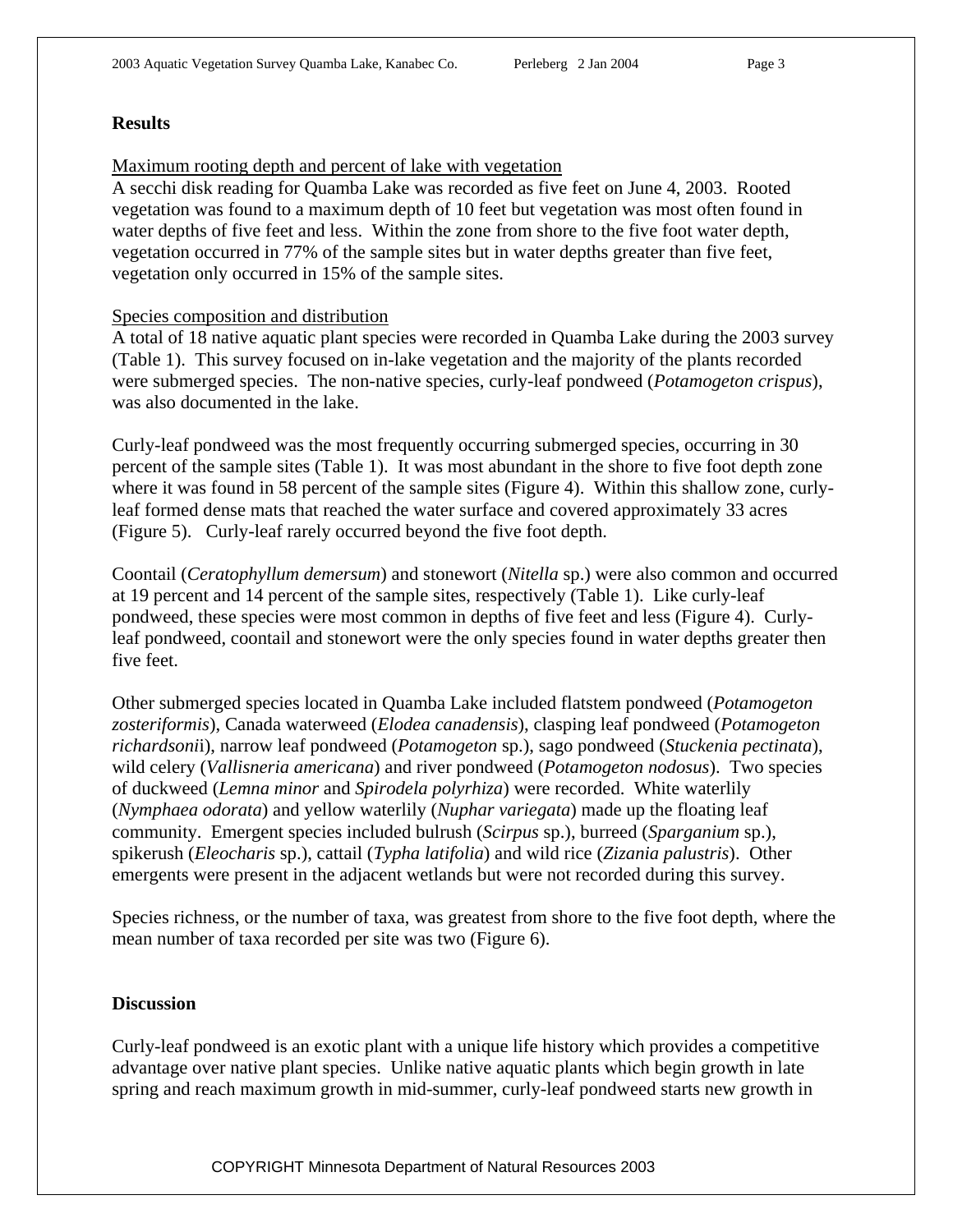late summer and continues into winter. At ice-off, curly-leaf stems begin to elongate more rapidly and reach the water's surface well before native species (Madsen and Crowell 2002).

Good spring water clarity and shallow depths in Quamba Lake provide suitable conditions for spring growth of curly-leaf, at least within the shore to five foot depth. By late spring, the dense mats of curly-leaf may restrict the growth of native species which are just beginning growth (Madsen and Crowell 2002). By mid-summer, curly-leaf naturally dies back in Minnesota lakes but the water clarity decreases in Quamba Lake, further restricting native plant growth.

It is not known when curly-leaf pondweed invaded Quamba Lake. Curly-leaf has been present in Minnesota since at least 1910 (Moyle and Hotchkiss 1945) but was not officially recorded in Quamba Lake until 1995 (MNDNR Fisheries Lake Files). DNR Fisheries staff typically conduct vegetation surveys in mid-summer, after curly-leaf has died back and it is probable that it was present before 1995 but simply not detected.

It is also difficult to comment on whether the native plant community of Quamba Lake has changed since the first vegetation survey in 1959 because previous surveys were qualitative in nature. Species lists can be compared for possible changes but caution must be used in interpreting differences. Some differences in species lists between years may be due to misidentification of species or the fact that some species were not present at the time of year the survey was conducted. For example, bushy pondweed (*Najas flexilis*) was only recorded in 1959 and this particular species is an annual plant that reaches it's maximum growth in late summer and therefore not detected during spring or early summer surveys. Other species that were detected in some years but not in other years, may occur at low abundance and may have simply been missed during a particular survey.

Monitoring changes in aquatic plant communities can help reflect changes in the overall water quality of the lake and watershed. Data collected during the 2003 survey can be compared to future quantitative surveys of Quamba Lake to better estimate how the plant community may be changing.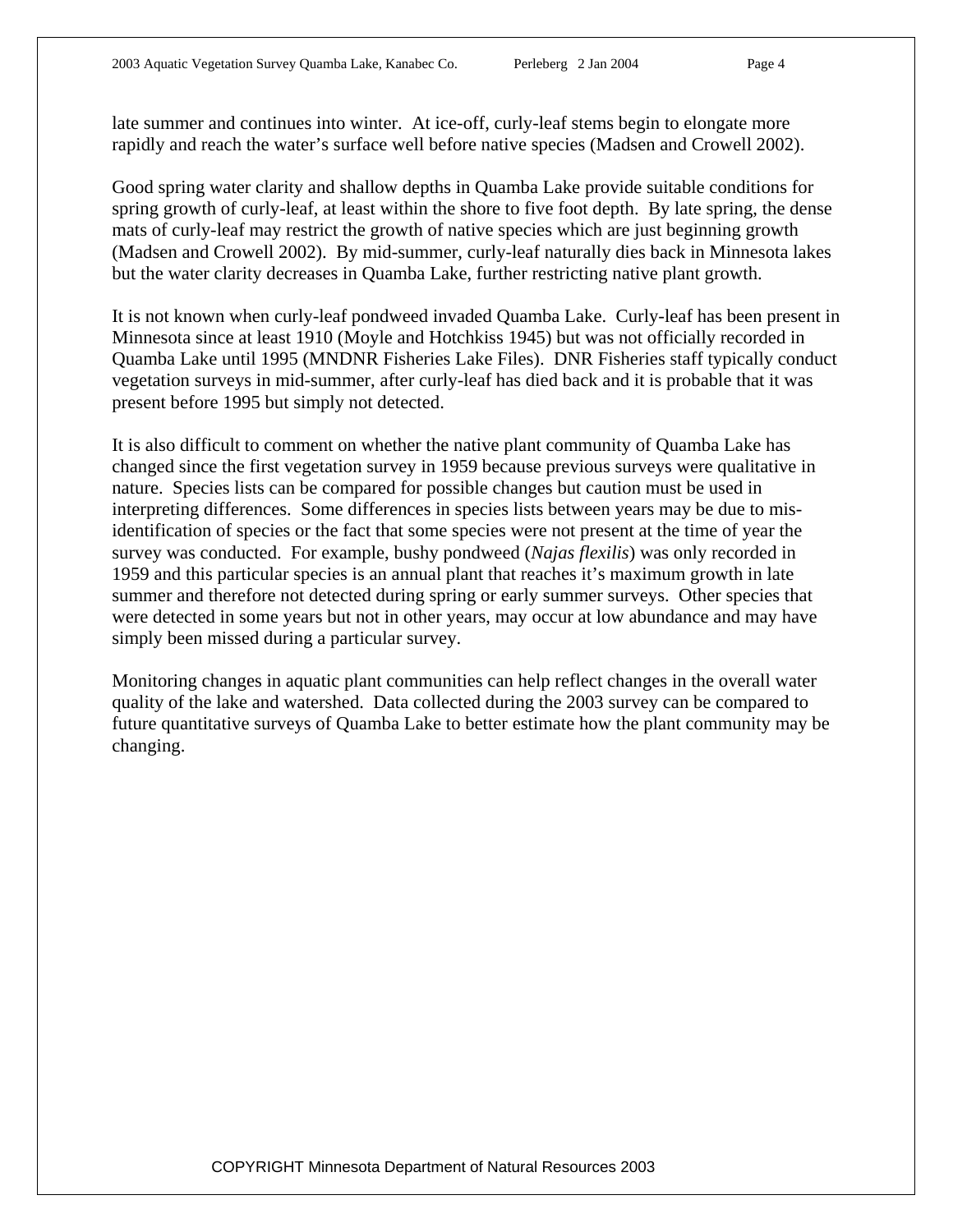#### **Literature Cited**

- Crow, G.E. and C.B. Hellquist. 2000. Aquatic and wetland plants of Northeastern North America. 2 volumes. The University of Wisconsin Press.
- Madsen, J. D. (1999). "Point intercept and line intercept methods for aquatic plant management." *APCRP Technical Notes Collection* (TN APCRP-M1-02). U.S. Army Engineer Research and Development Center, Vicksburg, MS. www.wes.army.mil/el/aqua.
- Madsen, J.D. and W. Crowell. Curlyleaf pondweed (Potamogeton crispus L.). Lakeline. Spring 2002. pp 31-32.
- Minnesota Dept. of Natural Resources. Division of Fisheries Lake files. 500 Lafayette Rd., St. Paul, MN 55155.
- Moyle, J.B. and N. Hotchkiss. 1945. The aquatic and marsh vegetation of Minnesota and its value to waterfowl. Minnesota Dept. of Conservation. Tech. Bulletin 3. 122 pp.
- MPCA. 2003. Minnesota Pollution Control Agency website. Lake Water Quality Assessment Program. <http://data.pca.state.mn.us/cgi-bin/lkwq95ReadFull.pl?lakeid=18-0374>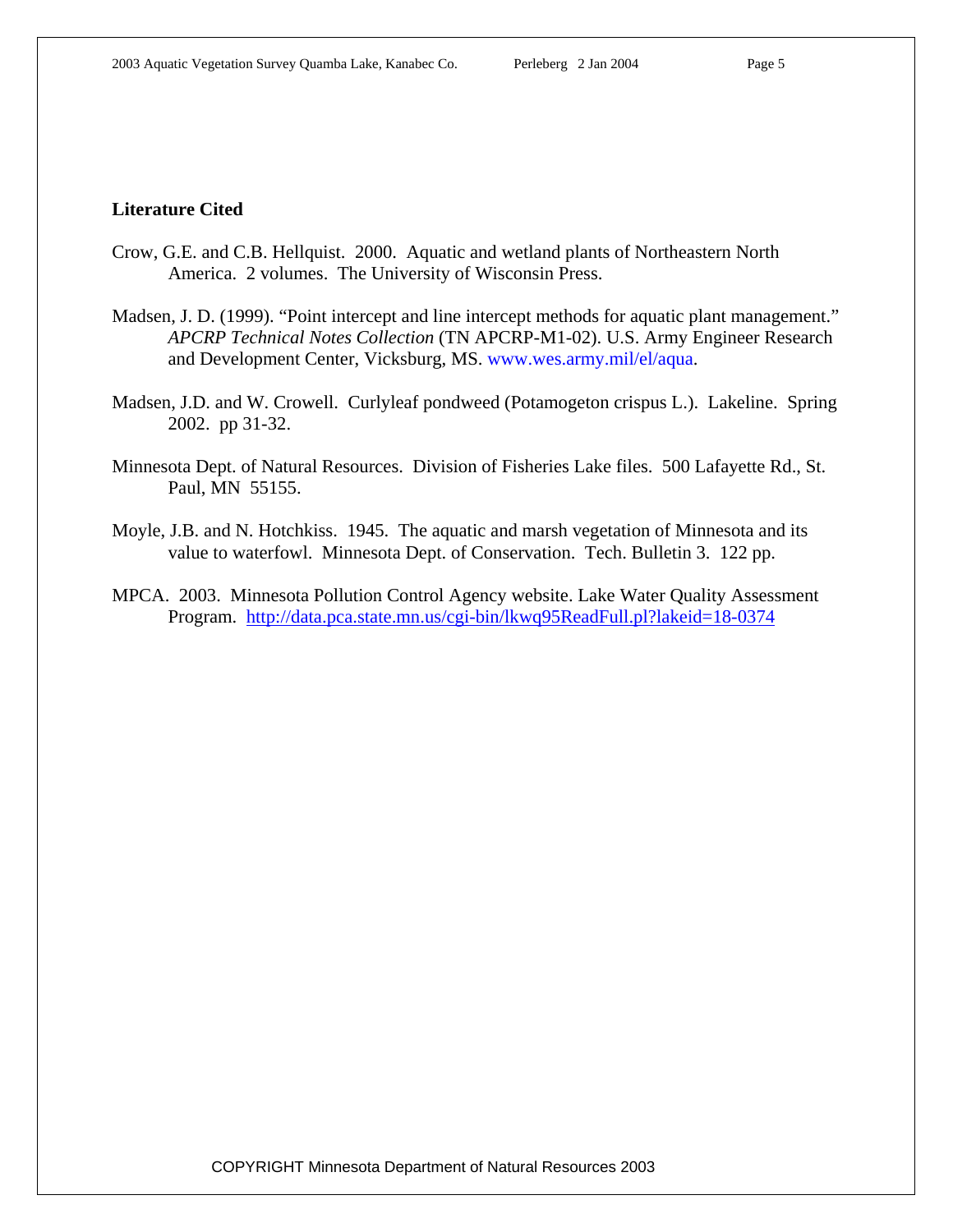#### **Table 1. Aquatic plants of Quamba Lake, Kanabec County, MN 1959-2003.**

 $(X = present; value in 2003 = frequency of occurrence; * =voucher specimen collected)$ 

| <b>Common Name</b>       | <b>Scientific Name</b>       | 1959                      | 1973                      | 1985                      | 1995                    | 2003           |
|--------------------------|------------------------------|---------------------------|---------------------------|---------------------------|-------------------------|----------------|
| <b>SUBMERGED</b>         |                              |                           |                           |                           |                         | frequency      |
| Coontail                 | Ceratophyllum demersum       | $\mathbf X$               | $\mathbf X$               | $\boldsymbol{\mathrm{X}}$ | $\mathbf X$             | $.19*$         |
| Canada waterweed         | Elodea canadensis            | $\overline{\text{X}}$     | $\overline{\mathbf{X}}$   | $\overline{\mathrm{X}}$   | X                       | $.04*$         |
| Bushy pondweed           | Najas flexilis               | $\mathbf X$               |                           |                           |                         |                |
| Stonewort                | Nitella sp.                  |                           |                           |                           |                         | $.14*$         |
| Curly-leaf pondweed      | Potamogeton crispus          |                           |                           |                           | X                       | $.30*$         |
| Variable pondweed        | Potamogeton illinoensis      | X                         |                           |                           |                         |                |
| River pondweed           | Potamogeton nodosus          |                           |                           |                           |                         | $X^*$          |
| Whitestem pondweed       | Potamogeton praelongus       | $\mathbf X$               |                           |                           |                         |                |
| Small pondweed           | Potamogeton pusillus         | $\overline{X}$            |                           |                           |                         |                |
| Clasping leaf pondweed   | Potamogeton richardsonii     | $\overline{\text{X}}$     | $\boldsymbol{\mathrm{X}}$ | $\boldsymbol{\mathrm{X}}$ | X                       | $.02*$         |
| Flatstem pondweed        | Potamogeton zosteriformis    | X                         | $\mathbf X$               | $\mathbf X$               | $\overline{\mathbf{X}}$ | $.09*$         |
| Narrowleaf pondweed      | Potamogeton sp.              |                           |                           |                           | X                       | $.02*$         |
| Sago pondweed            | Stuckenia pectinata          |                           |                           |                           |                         | .01            |
| Wild celery              | Vallisneria americana        | X                         | X                         | X                         | X                       | $.01*$         |
|                          |                              |                           |                           |                           |                         |                |
| <b>FLOATING</b>          |                              |                           |                           |                           |                         |                |
| Yellow waterlily         | Nuphar variegata             | X                         | X                         | X                         | X                       | .01            |
| White waterlily          | Nymphaea odorata             | X                         | $\mathbf X$               | $\mathbf X$               | X                       | .01            |
| Floating leaf pondweed   | Potamogeton natans           |                           | X                         | $\mathbf X$               |                         |                |
|                          |                              |                           |                           |                           |                         |                |
| <b>FREE-FLOATING</b>     |                              |                           |                           |                           |                         |                |
| Lesser duckweed          | Lemna minor                  |                           | $\boldsymbol{\mathrm{X}}$ | $\boldsymbol{\mathrm{X}}$ | $\mathbf X$             | $.02*$         |
| Star duckweed            | Lemna trisulca               | $\mathbf X$               |                           |                           |                         |                |
| Greater duckweed         | Spirodela polyrhiza          | $\mathbf X$               |                           |                           |                         | $.01*$         |
|                          |                              |                           |                           |                           |                         |                |
|                          |                              |                           |                           |                           |                         |                |
| <b>IN-LAKE EMERGENTS</b> |                              |                           |                           |                           |                         |                |
| Spikerush                | Eleocharis smallii or sp.    |                           | $\mathbf X$               | $\mathbf X$               | $\mathbf X$             | $\mathbf{X}^*$ |
| Broad-leaf arrowhead     | Sagittaria latifolia         |                           | $\overline{X}$            |                           |                         |                |
| Narrow-leaf arrowhead    | Sagittaria rigida            |                           | $\mathbf X$               | $\boldsymbol{\mathrm{X}}$ | X                       |                |
| Arrowhead                | Sagittaria spp.              | $\boldsymbol{\mathrm{X}}$ |                           |                           |                         |                |
| Hardstem bulrush         | Scirpus acutus               |                           | $\boldsymbol{\mathrm{X}}$ | $\mathbf X$               | $\mathbf X$             |                |
| River bulrush            | Scirpus fluviatilis          |                           |                           |                           | X                       |                |
| <b>Bulrush</b>           | Scirpus sp.                  | X                         |                           |                           |                         | X              |
| Softstem bulrush         | Scirpus validus              |                           | X                         | X                         | X                       |                |
| <b>Burreed</b>           | Sparganium eurycarpum or sp. | X                         |                           | $\mathbf X$               | $\mathbf X$             | $\mathbf X$    |
| Wild Rice                | Zizania palustris            | $\mathbf X$               |                           |                           |                         | $\mathbf X$    |
| <b>WETLAND EMERGENTS</b> |                              |                           |                           |                           |                         |                |
|                          |                              |                           |                           |                           |                         |                |
| Sweet flag               | Acorus calamus               |                           |                           |                           | $\mathbf X$             |                |
| Water arum               | Calla palustris              |                           | $\mathbf X$               | $\mathbf X$               |                         |                |
| Sedge                    | Carex aquatilis              |                           |                           | $\mathbf X$               |                         |                |
| Sedge                    | Carex sp.                    |                           |                           |                           | $\mathbf X$             |                |
| Blue flag iris           | Iris versicolor              |                           |                           | $\mathbf X$               | $\mathbf X$             |                |
| Reed canary grass        | Phalaris arundinaceae        |                           |                           | $\mathbf X$               | $\mathbf X$             |                |
| Water dock               | Rumex orbiculatus            |                           |                           |                           | $\mathbf X$             |                |
| Broad-leaf cattail       | Typha latifolia              |                           | $\mathbf X$               | $\mathbf X$               | $\mathbf X$             | X              |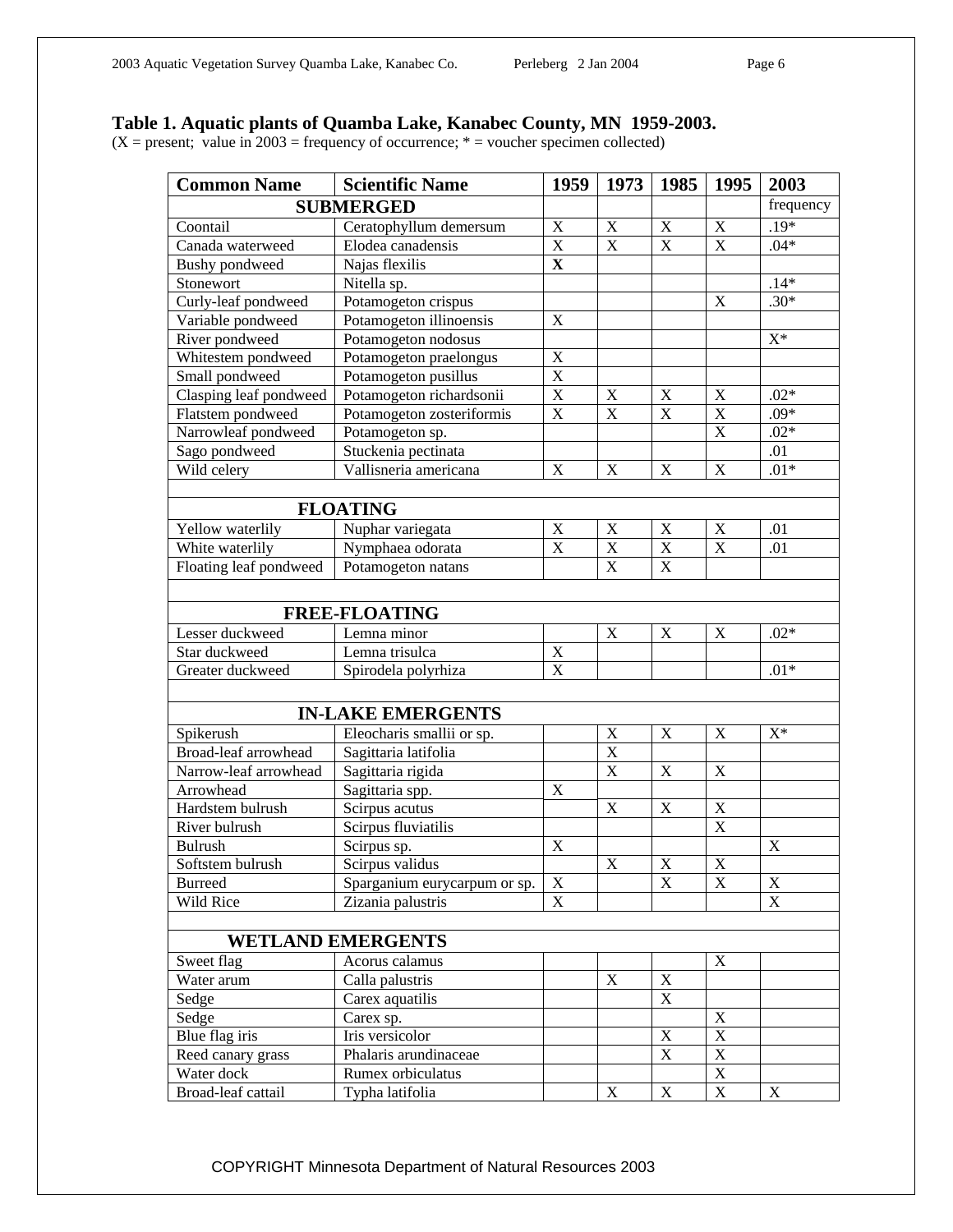#### Figure 1. Location of Quamba Lake in the Snake River Watershed.



D. Perleberg, DNR Ecological Services Sept., 2003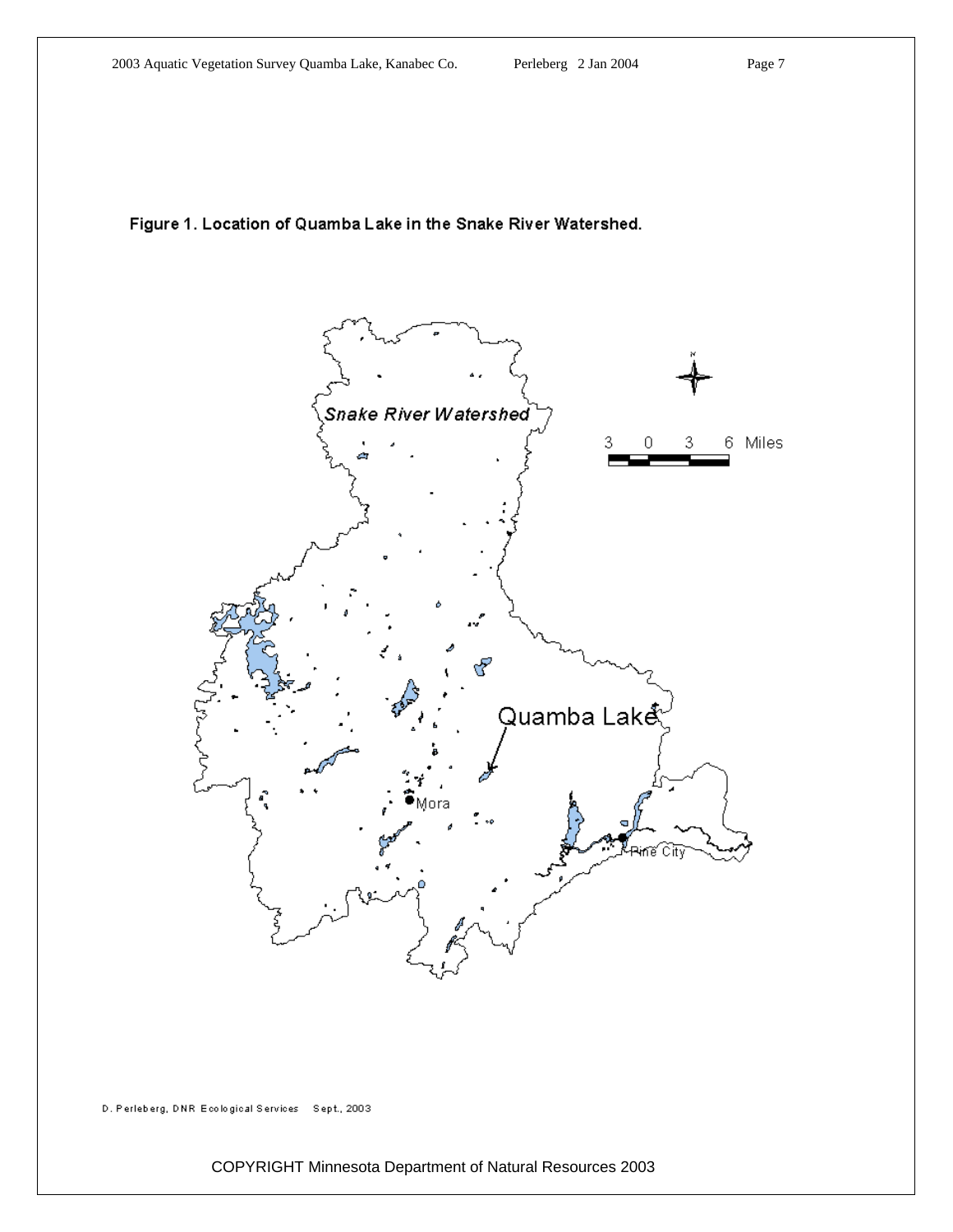Figure 2. Shoreline of Quamba Lake, Kanabec Co.



D. Perleberg, MN DNR Ecological Services Sept 2003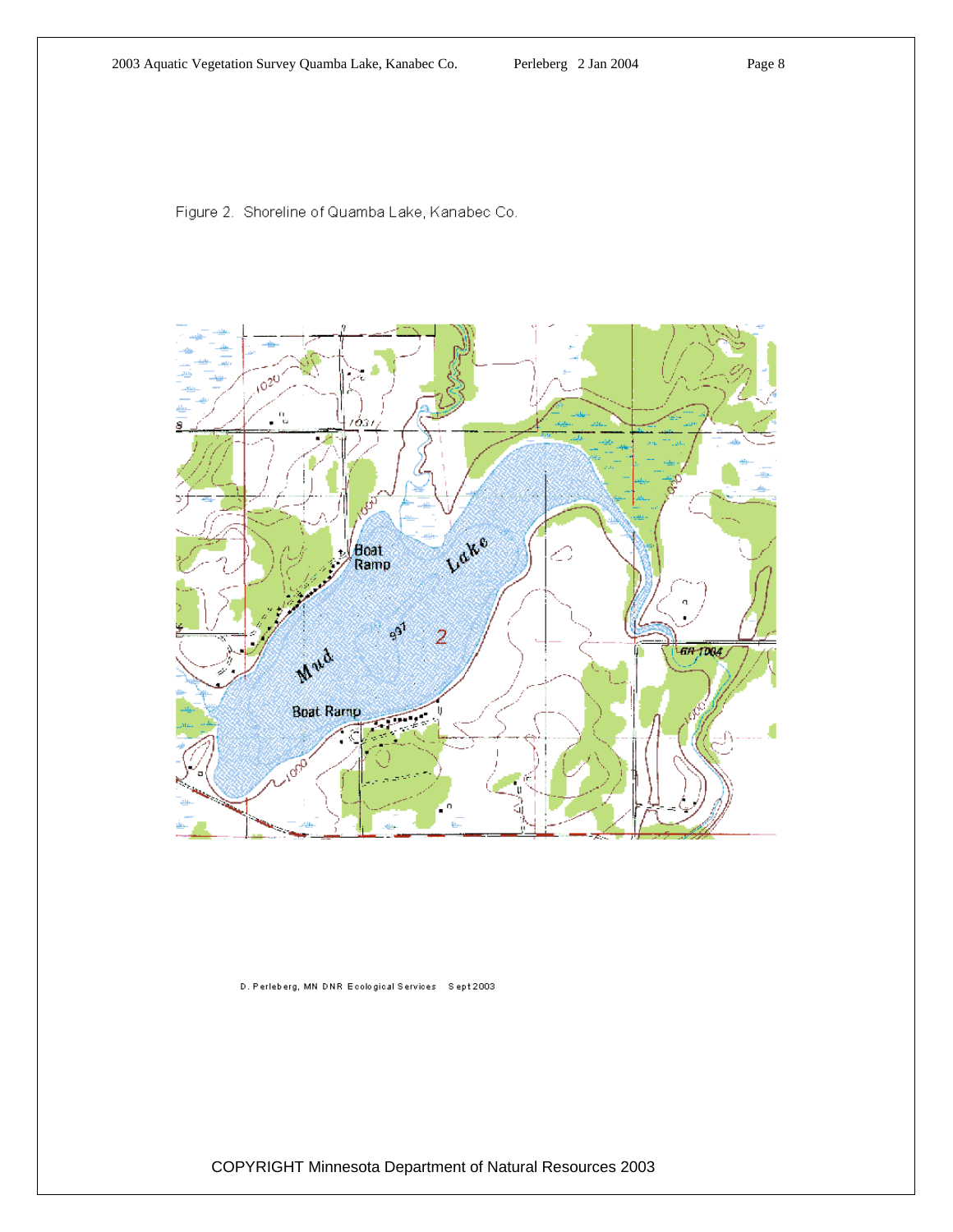Figure 3. Vegetation sample sites in Quamba Lake, 2003

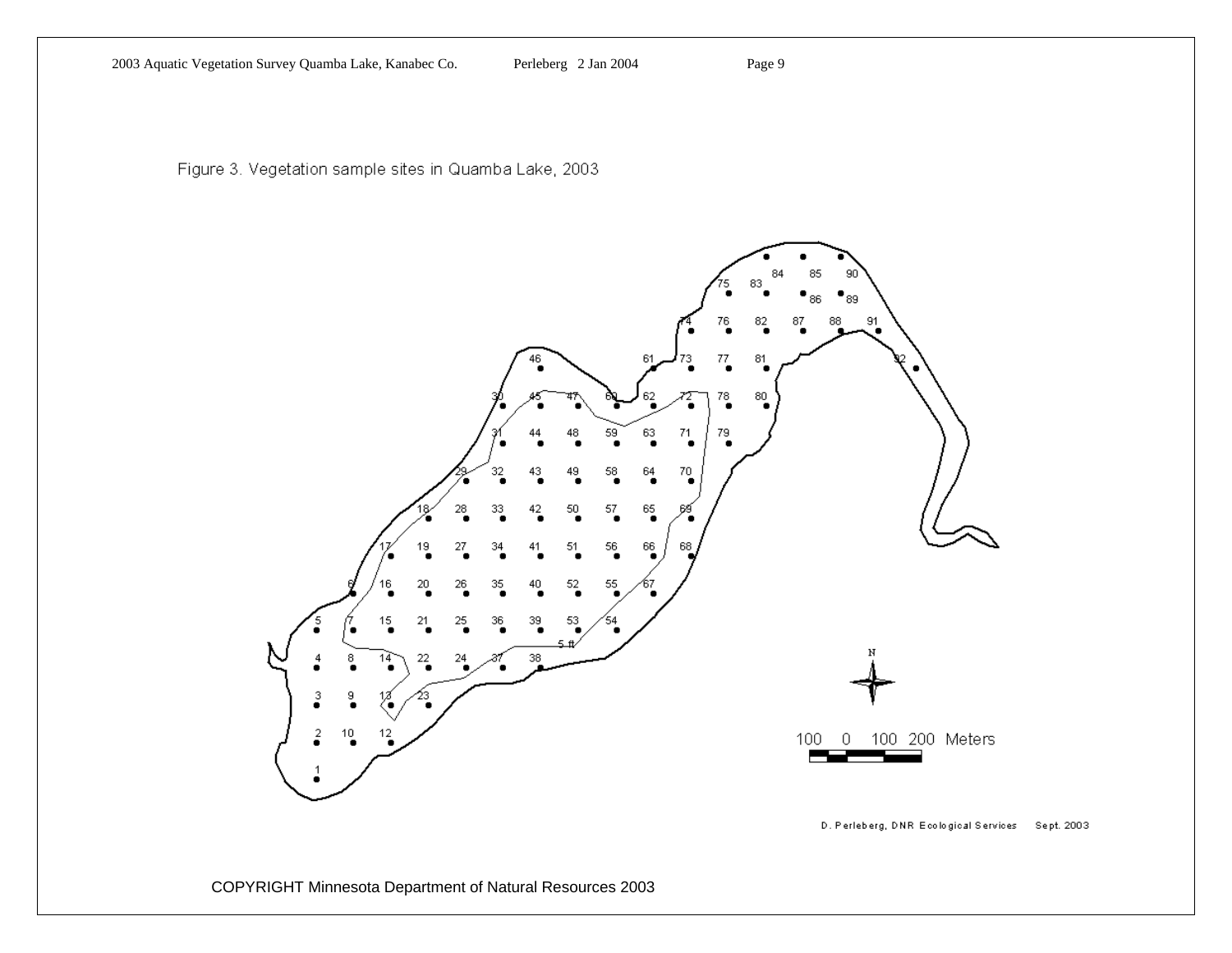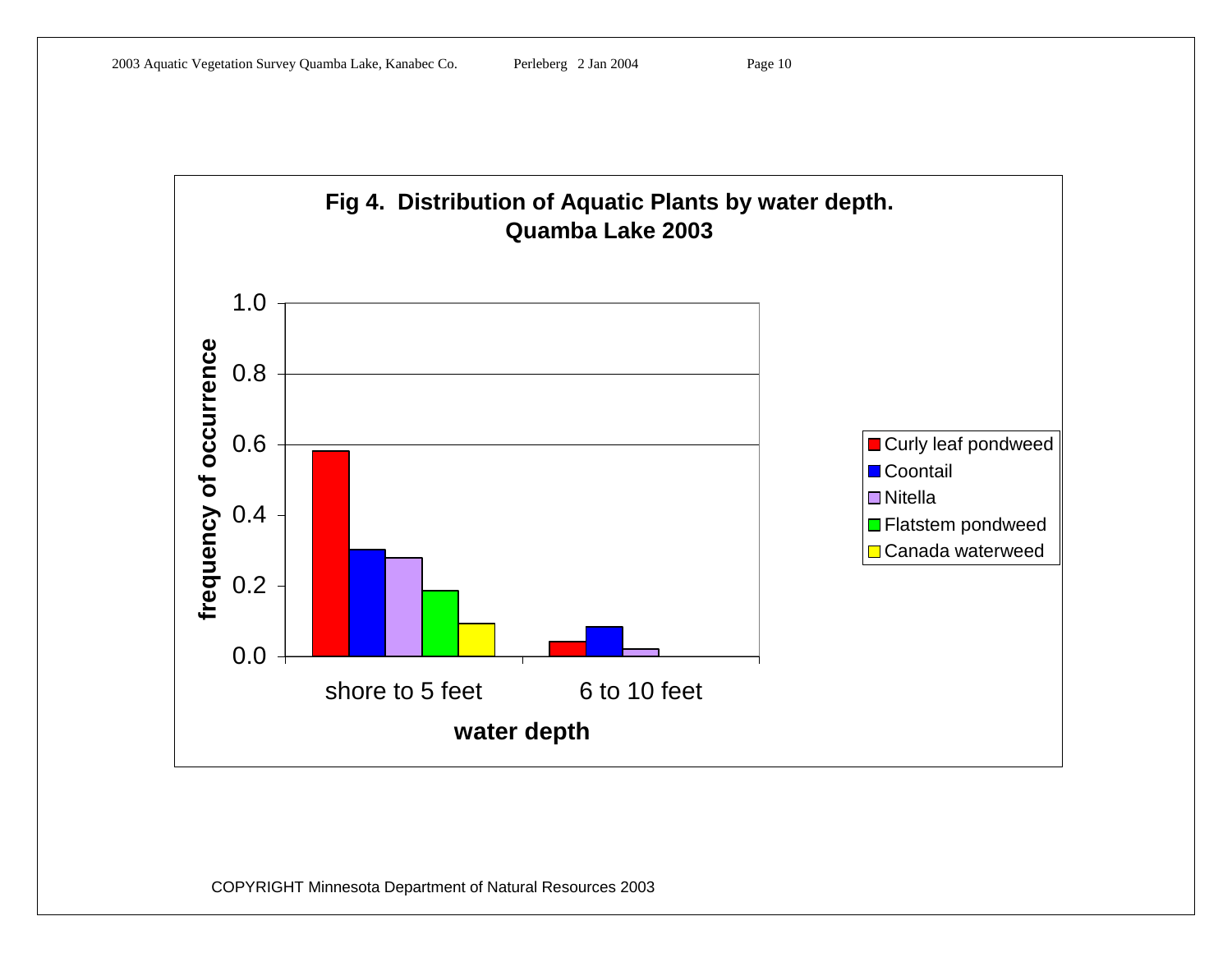

D. Perleberg, DNR Ecological Services Jan 2004